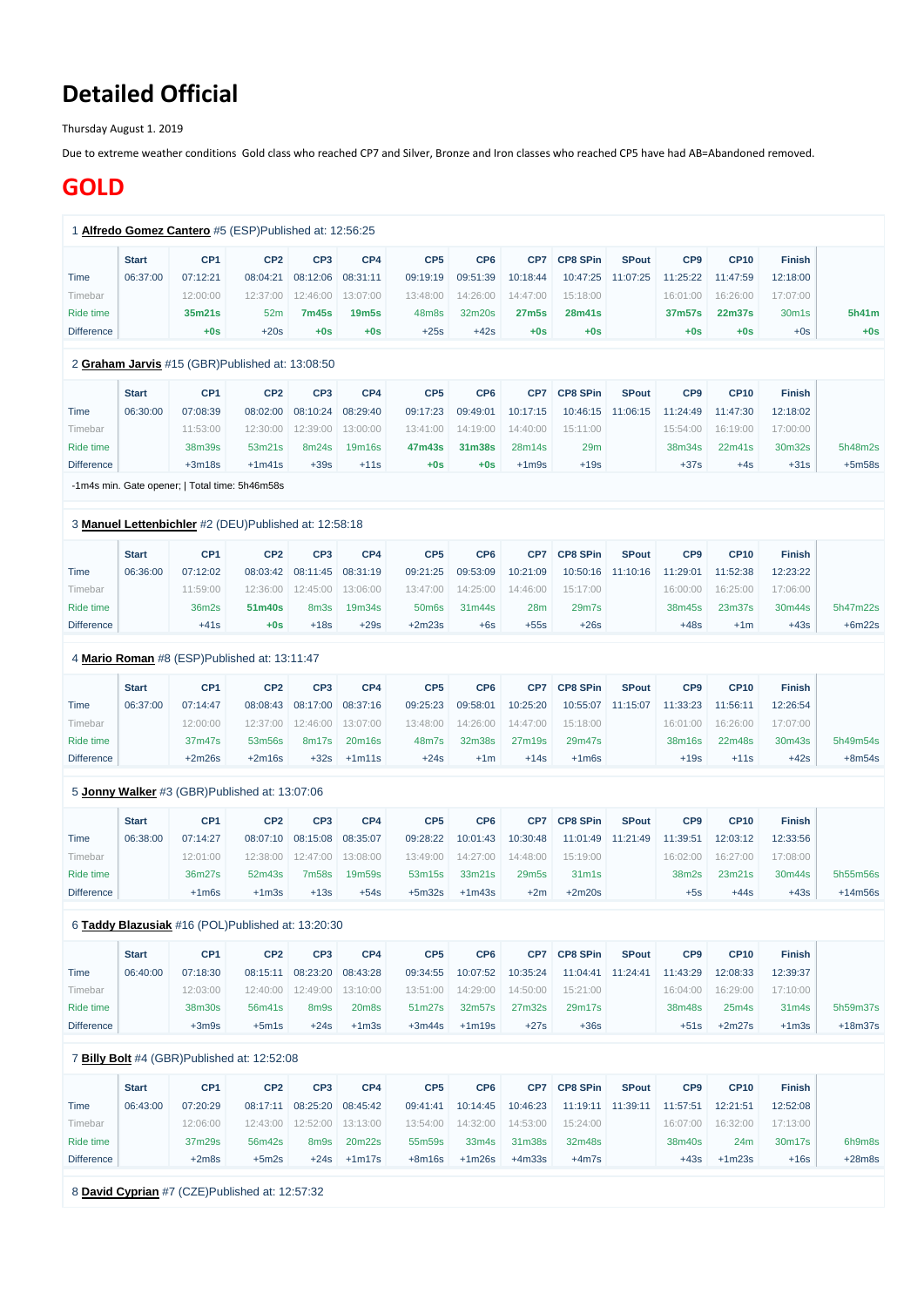|                   | <b>Start</b> | CP <sub>1</sub> | CP <sub>2</sub>                                        | CP <sub>3</sub>  | CP4                | CP <sub>5</sub> | CP <sub>6</sub> | CP7             | <b>CP8 SPin</b> | <b>SPout</b> | CP <sub>9</sub> | <b>CP10</b> | <b>Finish</b> |                |
|-------------------|--------------|-----------------|--------------------------------------------------------|------------------|--------------------|-----------------|-----------------|-----------------|-----------------|--------------|-----------------|-------------|---------------|----------------|
| Time              | 06:38:00     | 07:17:03        | 08:13:29                                               | 08:21:50         | 08:41:34           | 09:41:52        | 10:15:06        | 10:47:14        | 11:20:53        | 11:40:53     | 12:01:14        | 12:26:28    | 12:57:32      |                |
| Timebar           |              | 12:01:00        | 12:38:00                                               | 12:47:00         | 13:08:00           | 13:49:00        | 14:27:00        | 14:48:00        | 15:19:00        |              | 16:02:00        | 16:27:00    | 17:08:00      |                |
| Ride time         |              | 39m3s           | 56m26s                                                 | 8m21s            | 19m44s             | 1h18s           | 33m14s          | 32m8s           | 33m39s          |              | 40m21s          | 25m14s      | 31m4s         | 6h19m32s       |
| <b>Difference</b> |              | $+3m42s$        | $+4m46s$                                               | $+36s$           | $+39s$             | $+12m35s$       | $+1m36s$        | $+5m3s$         | $+4m58s$        |              | $+2m24s$        | $+2m37s$    | $+1m3s$       | $+38m32s$      |
|                   |              |                 |                                                        |                  |                    |                 |                 |                 |                 |              |                 |             |               |                |
|                   |              |                 | 9 Josep Garcia Montana #13 (ESP)Published at: 13:35:07 |                  |                    |                 |                 |                 |                 |              |                 |             |               |                |
|                   | <b>Start</b> | CP <sub>1</sub> | CP <sub>2</sub>                                        | CP <sub>3</sub>  | CP4                | CP <sub>5</sub> | CP <sub>6</sub> | CP <sub>7</sub> | <b>CP8 SPin</b> | <b>SPout</b> | CP <sub>9</sub> | <b>CP10</b> | <b>Finish</b> |                |
| Time              | 06:41:00     | 07:20:47        | 08:25:16                                               | 08:33:26         | 08:55:16           | 10:07:21        | 10:42:28        | 11:17:40        | 11:57:28        | 12:17:28     | 12:36:13        | 13:01:02    | 13:35:07      |                |
| Timebar           |              | 12:04:00        | 12:41:00                                               | 12:50:00         | 13:11:00           | 13:52:00        | 14:30:00        | 14:51:00        | 15:22:00        |              | 16:05:00        | 16:30:00    | 17:11:00      |                |
| Ride time         |              | 39m47s          | 1h4m29s                                                | 8m10s            | 21m50s             | 1h12m5s         | 35m7s           | 35m12s          | 39m48s          |              | 38m45s          | 24m49s      | 34m5s         | 6h54m7s        |
| <b>Difference</b> |              | $+4m26s$        | $+12m49s$                                              | $+25s$           | $+2m45s$           | $+24m22s$       | $+3m29s$        | $+8m7s$         | $+11m7s$        |              | $+48s$          | $+2m12s$    | $+4m4s$       | $+1h13m7s$     |
|                   |              |                 |                                                        |                  |                    |                 |                 |                 |                 |              |                 |             |               |                |
|                   |              |                 | 10 Pol Tarres #19 (ESP)Published at: 13:37:28          |                  |                    |                 |                 |                 |                 |              |                 |             |               |                |
|                   | <b>Start</b> | CP <sub>1</sub> | CP <sub>2</sub>                                        | CP <sub>3</sub>  | CP4                | CP <sub>5</sub> | CP <sub>6</sub> | CP7             | <b>CP8 SPin</b> | <b>SPout</b> | CP <sub>9</sub> | <b>CP10</b> | <b>Finish</b> |                |
| Time              | 06:40:00     | 07:20:58        | 08:22:15                                               | 08:31:16         | 08:53:25           | 10:12:57        | 10:48:44        | 11:17:35        | 11:54:24        | 12:14:24     | 12:35:50        | 13:03:03    | 13:37:28      |                |
| Timebar           |              | 12:03:00        | 12:40:00                                               | 12:49:00         | 13:10:00           | 13:51:00        | 14:29:00        | 14:50:00        | 15:21:00        |              | 16:04:00        | 16:29:00    | 17:10:00      |                |
| Ride time         |              | 40m58s          | 1h1m17s                                                | 9m <sub>1s</sub> | 22 <sub>m</sub> 9s | 1h19m32s        | 35m47s          | 28m51s          | 36m49s          |              | 41m26s          | 27m13s      | 34m25s        | 6h57m28s       |
| <b>Difference</b> |              | $+5m37s$        | $+9m37s$                                               | $+1m16s$         | $+3m4s$            | $+31m49s$       | $+4m9s$         | $+1m46s$        | $+8m8s$         |              | $+3m29s$        | $+4m36s$    | $+4m24s$      | $+1h16m28s$    |
|                   |              |                 | 11 Dieter Rudolf #24 (AUT)Published at: 13:43:25       |                  |                    |                 |                 |                 |                 |              |                 |             |               |                |
|                   | <b>Start</b> | CP <sub>1</sub> | CP <sub>2</sub>                                        | CP <sub>3</sub>  | CP4                | CP <sub>5</sub> | CP <sub>6</sub> | CP7             | <b>CP8 SPin</b> | <b>SPout</b> | CP <sub>9</sub> | <b>CP10</b> | <b>Finish</b> |                |
| Time              | 06:41:00     | 07:21:28        | 08:25:50                                               | 08:34:47         | 08:57:30           | 10:09:37        | 10:46:35        | 11:21:50        | 12:01:52        | 12:21:52     | 12:42:29        | 13:09:21    | 13:43:25      |                |
| Timebar           |              | 12:04:00        | 12:41:00                                               | 12:50:00         | 13:11:00           | 13:52:00        | 14:30:00        | 14:51:00        | 15:22:00        |              | 16:05:00        | 16:30:00    | 17:11:00      |                |
|                   |              |                 |                                                        |                  |                    |                 |                 |                 |                 |              |                 |             |               |                |
| Ride time         |              | 40m28s          | 1h4m22s                                                | 8m57s            | 22m43s             | 1h12m7s         | 36m58s          | 35m15s          | 40m2s           |              | 40m37s          | 26m52s      | 34m4s         | 7h2m25s        |
| <b>Difference</b> |              | $+5m7s$         | $+12m42s$                                              | $+1m12s$         | $+3m38s$           | $+24m24s$       | $+5m20s$        | $+8m10s$        | $+11m21s$       |              | $+2m40s$        | $+4m15s$    | $+4m3s$       | $+1h21m25s$    |
|                   |              |                 | 12 Nathan Watson #14 (GBR)Published at: 13:52:18       |                  |                    |                 |                 |                 |                 |              |                 |             |               |                |
|                   | <b>Start</b> | CP <sub>1</sub> | CP <sub>2</sub>                                        | CP <sub>3</sub>  | CP4                | CP <sub>5</sub> | CP <sub>6</sub> | CP7             | <b>CP8 SPin</b> | <b>SPout</b> | CP <sub>9</sub> | <b>CP10</b> | <b>Finish</b> |                |
| <b>Time</b>       | 06:46:00     | 07:30:04        | 08:33:34                                               | 08:42:26         | 09:03:25           | 10:17:51        | 10:52:37        | 11:28:02        | 12:09:17        | 12:29:17     | 12:50:01        | 13:16:43    | 13:52:18      |                |
| Timebar           |              | 12:09:00        | 12:46:00                                               | 12:55:00         | 13:16:00           | 13:57:00        | 14:35:00        | 14:56:00        | 15:27:00        |              | 16:10:00        | 16:35:00    | 17:16:00      |                |
| Ride time         |              | 44m4s           | 1h3m30s                                                | 8m52s            | 20m59s             | 1h14m26s        | 34m46s          | 35m25s          | 41m15s          |              | 40m44s          | 26m42s      | 35m35s        | <b>7h6m18s</b> |
| <b>Difference</b> |              | $+8m43s$        | $+11m50s$                                              | $+1m7s$          | $+1m54s$           | $+26m43s$       | $+3m8s$         | $+8m20s$        | $+12m34s$       |              | $+2m47s$        | $+4m5s$     | $+5m34s$      | $+1h25m18s$    |
|                   |              |                 |                                                        |                  |                    |                 |                 |                 |                 |              |                 |             |               |                |
|                   |              |                 | 13 Michael Walkner #31 (AUT)Published at: 13:54:15     |                  |                    |                 |                 |                 |                 |              |                 |             |               |                |
|                   | <b>Start</b> | CP <sub>1</sub> | CP <sub>2</sub>                                        | CP <sub>3</sub>  | CP4                | CP <sub>5</sub> | CP <sub>6</sub> | CP7             | <b>CP8 SPin</b> | <b>SPout</b> | CP <sub>9</sub> | <b>CP10</b> | <b>Finish</b> |                |
| <b>Time</b>       | 06:43:00     | 07:25:10        | 08:33:39                                               | 08:42:31         | 09:02:29           | 10:19:54        | 10:55:39        | 11:30:57        | 12:12:52        | 12:32:52     | 12:52:44        | 13:18:53    | 13:54:15      |                |
| Timebar           |              | 12:06:00        | 12:43:00                                               | 12:52:00         | 13:13:00           | 13:54:00        | 14:32:00        | 14:53:00        | 15:24:00        |              | 16:07:00        | 16:32:00    | 17:13:00      |                |
| Ride time         |              | 42m10s          | 1h8m29s                                                | 8m52s            | 19m58s             | 1h17m25s        | 35m45s          | 35m18s          | 41m55s          |              | 39m52s          | 26m9s       | 35m22s        | 7h11m15s       |
| <b>Difference</b> |              | $+6m49s$        | $+16m49s$                                              | $+1m7s$          | $+53s$             | $+29m42s$       | $+4m7s$         | $+8m13s$        | $+13m14s$       |              | $+1m55s$        | $+3m32s$    | $+5m21s$      | +1h30m15s      |
|                   |              |                 | 14 Keith Curtis #10 (USA) Published at: 14:06:57       |                  |                    |                 |                 |                 |                 |              |                 |             |               |                |
|                   |              | CP <sub>1</sub> | CP <sub>2</sub>                                        | CP <sub>3</sub>  | CP4                | CP <sub>5</sub> | CP <sub>6</sub> |                 | <b>CP8 SPin</b> | <b>SPout</b> | CP <sub>9</sub> | <b>CP10</b> |               |                |
|                   | <b>Start</b> |                 |                                                        |                  |                    |                 |                 | CP7             |                 |              |                 |             | <b>Finish</b> |                |
| Time              | 06:47:00     | 07:31:20        | 08:37:06                                               | 08:45:52         | 09:06:45           | 10:27:36        | 11:05:29        | 11:39:15        | 12:20:39        | 12:40:39     | 13:01:17        | 13:28:27    | 14:06:57      |                |
| Timebar           |              | 12:10:00        | 12:47:00                                               | 12:56:00         | 13:17:00           | 13:58:00        | 14:36:00        | 14:57:00        | 15:28:00        |              | 16:11:00        | 16:36:00    | 17:17:00      |                |
| Ride time         |              | 44m20s          | 1h5m46s                                                | 8m46s            | 20m53s             | 1h20m51s        | 37m53s          | 33m46s          | 41m24s          |              | 40m38s          | 27m10s      | 38m30s        | 7h19m57s       |
| <b>Difference</b> |              | $+8m59s$        | $+14m6s$                                               | $+1m1s$          | $+1m48s$           | $+33m8s$        | $+6m15s$        | $+6m41s$        | $+12m43s$       |              | $+2m41s$        | $+4m33s$    | $+8m29s$      | +1h38m57s      |

## 15 **[William Hoare](https://www.redbullromaniacs.com/for-competitors/profile/?e=rbr2019&b=35)** #35 (GBR)Published at: 14:10:38

|                   | <b>Start</b> | CP <sub>1</sub> | CP <sub>2</sub> | CP <sub>3</sub>     | CP4      | CP <sub>5</sub> | CP <sub>6</sub> | CP7               | <b>CP8 SPin</b> | <b>SPout</b> | CP <sub>9</sub> | <b>CP10</b> | <b>Finish</b>     |           |
|-------------------|--------------|-----------------|-----------------|---------------------|----------|-----------------|-----------------|-------------------|-----------------|--------------|-----------------|-------------|-------------------|-----------|
| Time              | 06:47:00     | 07:30:00        | 08:35:09        | 08:43:48            | 09:05:34 | 10:31:40        | 11:07:55        | 11:45:58          | 12:28:03        | 12:48:03     | 13:08:24        | 13:35:35    | 14:10:38          |           |
| Timebar           |              | 12:10:00        | 12:47:00        | $12:56:00$ 13:17:00 |          | 13:58:00        |                 | 14:36:00 14:57:00 | 15:28:00        |              | 16:11:00        | 16:36:00    | 17:17:00          |           |
| Ride time         |              | 43m             | 1h5m9s          | 8m39s               | 21m46s   | 1h26m6s         | 36m15s          | 38m3s             | 42m5s           |              | 40m21s          | 27m11s      | 35 <sub>m3s</sub> | 7h23m38s  |
| <b>Difference</b> |              | $+7m39s$        | $+13m29s$       | $+54s$              | $+2m41s$ | $+38m23s$       | +4m37s          | $+10m58s$         | +13m24s         |              | $+2m24s$        | $+4m34s$    | $+5m2s$           | +1h42m38s |

## 16 **[Matthew Green](https://www.redbullromaniacs.com/for-competitors/profile/?e=rbr2019&b=27)** #27 (ZAF)Published at: 16:09:28

|                   | <b>Start</b> | CP <sub>1</sub> | CP <sub>2</sub> | CP <sub>3</sub> | CP4                            | CP <sub>5</sub> | CP <sub>6</sub>   | CP7      | <b>CP8 SPin</b> | <b>SPout</b> | CP <sub>9</sub> | CP10     | <b>Finish</b> |           |
|-------------------|--------------|-----------------|-----------------|-----------------|--------------------------------|-----------------|-------------------|----------|-----------------|--------------|-----------------|----------|---------------|-----------|
| Time              | 06:50:00     | 07:36:21        | 08:43:03        | 08:51:48        | 09:12:49                       | 10:39:56        | 11:15:11          | 11:52:07 | 12:42:44        | 13:02:44     | 13:23:10        | 13:52:37 | 14:27:47      |           |
| <b>fimebar</b>    |              | 12:13:00        | 12:50:00        | 12:59:00        | 13:20:00                       |                 | 14:01:00 14:39:00 | 15:00:00 | 15:31:00        |              | 16:14:00        | 16:39:00 | 17:20:00      |           |
| Ride time         |              | 46m21s          | 1h6m42s         | 8m45s           | 21 <sub>m</sub> 1 <sub>s</sub> | 1h27m7s         | 35m15s            | 36m56s   | 50m37s          |              | 40m26s          | 29m27s   | 35m10s        | 7h37m47s  |
| <b>Difference</b> |              | $+11m$          | $+15m2s$        | $+1m$           | $+1m56s$                       | +39m24s         | $+3m37s$          | $+9m51s$ | $+21m56s$       |              | $+2m29s$        | $+6m50s$ | $+5m9s$       | +1h56m47s |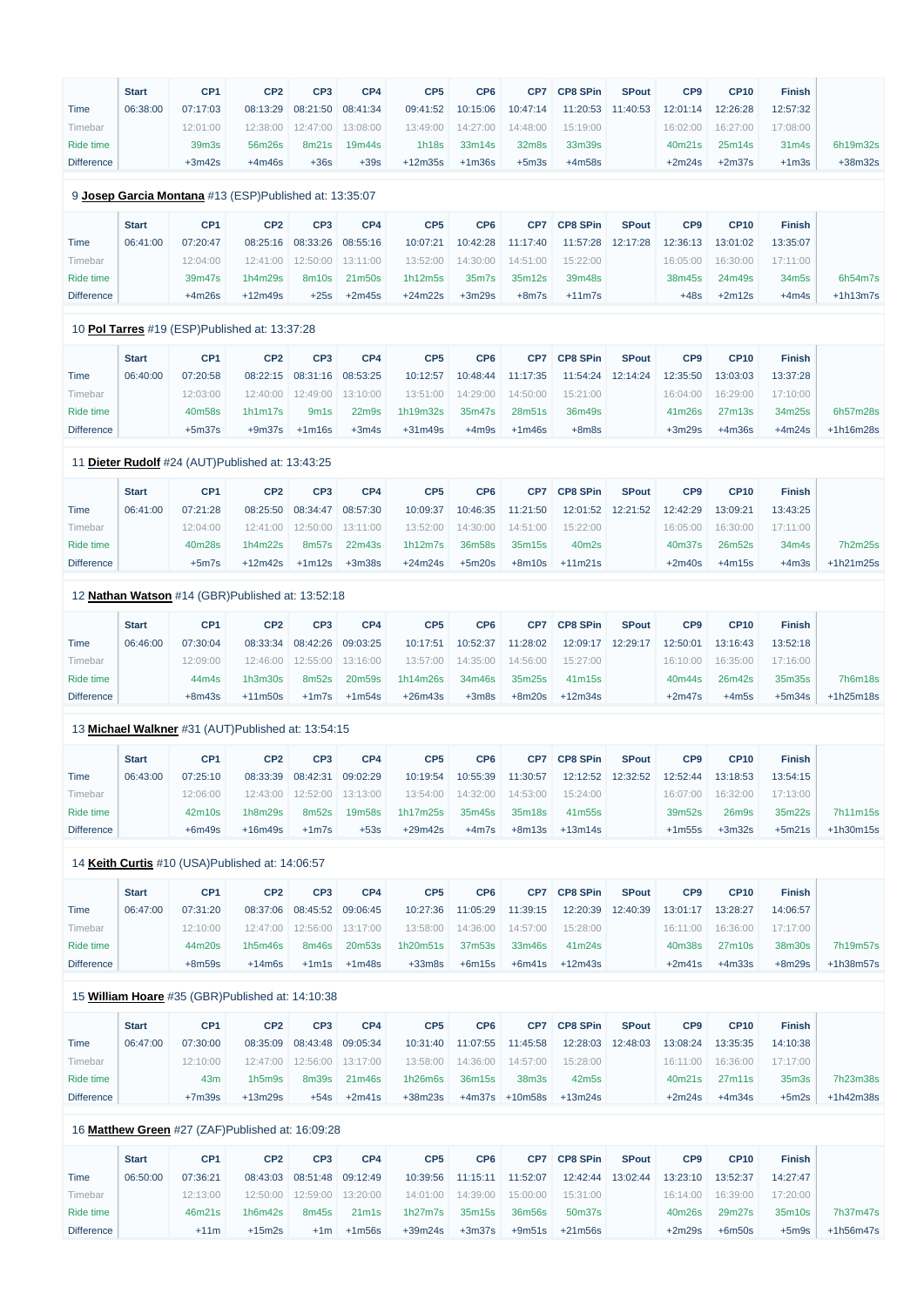|                   |              | 17 Tuinstra Rienk #18 (NLD)Published at: 14:22:55 |                 |                              |          |                 |                 |                    |                    |              |                 |                    |               |             |
|-------------------|--------------|---------------------------------------------------|-----------------|------------------------------|----------|-----------------|-----------------|--------------------|--------------------|--------------|-----------------|--------------------|---------------|-------------|
|                   | <b>Start</b> | CP <sub>1</sub>                                   | CP <sub>2</sub> | CP <sub>3</sub>              | CP4      | CP <sub>5</sub> | CP <sub>6</sub> | CP7                | <b>CP8 SPin</b>    | <b>SPout</b> | CP <sub>9</sub> | <b>CP10</b>        | <b>Finish</b> |             |
| Time              | 06:44:00     | 07:30:30                                          | 08:38:45        | 08:47:53                     | 09:09:34 | 10:40:27        | 11:19:19        | 11:58:08           | 12:39:31           | 12:59:31     | 13:21:13        | 13:49:17           | 14:22:55      |             |
| Timebar           |              | 12:07:00                                          | 12:44:00        | 12:53:00                     | 13:14:00 | 13:55:00        | 14:33:00        | 14:54:00           | 15:25:00           |              | 16:08:00        | 16:33:00           | 17:14:00      |             |
| Ride time         |              | 46m30s                                            | 1h8m15s         | 9m8s                         | 21m41s   | 1h30m53s        | 38m52s          | 38m49s             | 41m23s             |              | 41m42s          | 28m4s              | 33m38s        | 7h38m55s    |
| <b>Difference</b> |              | $+11m9s$                                          | $+16m35s$       | $+1m23s$                     | $+2m36s$ | $+43m10s$       |                 | $+7m14s$ $+11m44s$ | $+12m42s$          |              | $+3m45s$        | $+5m27s$           | $+3m37s$      | +1h57m55s   |
|                   |              | 18 lb Andersen #29 (NOR)Published at: 16:09:42    |                 |                              |          |                 |                 |                    |                    |              |                 |                    |               |             |
|                   | <b>Start</b> | CP <sub>1</sub>                                   | CP <sub>2</sub> | CP <sub>3</sub>              | CP4      | CP <sub>5</sub> | CP <sub>6</sub> | CP7                | <b>CP8 SPin</b>    | <b>SPout</b> | CP <sub>9</sub> | <b>CP10</b>        | <b>Finish</b> |             |
| <b>Time</b>       | 06:46:00     | 07:31:45                                          | 08:41:18        | 08:50:24                     | 09:12:41 | 10:36:53        | 11:16:02        | 11:54:26           | 12:43:12           | 13:03:12     | 13:25:11        | 13:54:20           | 14:30:57      |             |
| Timebar           |              | 12:09:00                                          | 12:46:00        | 12:55:00                     | 13:16:00 | 13:57:00        | 14:35:00        | 14:56:00           | 15:27:00           |              | 16:10:00        | 16:35:00           | 17:16:00      |             |
| <b>Ride time</b>  |              | 45m45s                                            | 1h9m33s         | 9m <sub>6s</sub>             | 22m17s   | 1h24m12s        | 39m9s           | 38m24s             | 48m46s             |              | 41m59s          | 29m9s              | 36m37s        | 7h44m57s    |
| <b>Difference</b> |              | $+10m24s$                                         | $+17m53s$       | $+1m21s$                     | $+3m12s$ | +36m29s         |                 | $+7m31s$ $+11m19s$ | $+20m5s$           |              | $+4m2s$         | $+6m32s$           | $+6m36s$      | $+2h3m57s$  |
|                   |              | 19 Michele Bosi #12 (ITA) Published at: 14:38:31  |                 |                              |          |                 |                 |                    |                    |              |                 |                    |               |             |
|                   | <b>Start</b> | CP <sub>1</sub>                                   | CP <sub>2</sub> | CP <sub>3</sub>              | CP4      | CP <sub>5</sub> | CP <sub>6</sub> | CP7                | <b>CP8 SPin</b>    | <b>SPout</b> | CP <sub>9</sub> | <b>CP10</b>        | <b>Finish</b> |             |
| <b>Time</b>       | 06:52:00     | 07:40:30                                          | 08:48:01        | 08:58:12                     | 09:22:16 | 10:50:43        | 11:27:53        | 12:02:03           | 12:51:08           | 13:11:08     | 13:33:24        | 14:02:20           | 14:38:31      |             |
| Timebar           |              | 12:15:00                                          | 12:52:00        | 13:01:00                     | 13:22:00 | 14:03:00        | 14:41:00        | 15:02:00           | 15:33:00           |              | 16:16:00        | 16:41:00           | 17:22:00      |             |
| Ride time         |              | 48m30s                                            | 1h7m31s         | 10m11s                       | 24m4s    | 1h28m27s        | 37m10s          | 34m10s             | 49m <sub>5s</sub>  |              | 42m16s          | 28m56s             | 36m11s        | 7h46m31s    |
| <b>Difference</b> |              | $+13m9s$                                          | $+15m51s$       | $+2m26s$                     | $+4m59s$ | $+40m44s$       | $+5m32s$        | $+7m5s$            | $+20m24s$          |              | $+4m19s$        | $+6m19s$           | $+6m10s$      | $+2h5m31s$  |
|                   |              | 20 Sonny Goggia #20 (ITA)Published at: 14:44:34   |                 |                              |          |                 |                 |                    |                    |              |                 |                    |               |             |
|                   | <b>Start</b> | CP <sub>1</sub>                                   | CP <sub>2</sub> | CP <sub>3</sub>              | CP4      | CP <sub>5</sub> | CP <sub>6</sub> | CP7                | <b>CP8 SPin</b>    | <b>SPout</b> | CP <sub>9</sub> | <b>CP10</b>        | <b>Finish</b> |             |
| <b>Time</b>       | 06:50:00     | 07:35:00                                          | 08:40:01        | 08:48:32                     | 09:10:00 | 10:50:36        | 11:28:23        | 12:06:52           | 12:56:56           | 13:16:56     | 13:38:51        | 14:08:49           | 14:44:34      |             |
| Timebar           |              | 12:13:00                                          |                 | 12:50:00  12:59:00  13:20:00 |          |                 |                 |                    |                    |              |                 | 16:14:00  16:39:00 | 17:20:00      |             |
| <b>Ride time</b>  |              | 45m                                               | 1h5m1s          | 8m31s                        | 21m28s   | 1h40m36s        | 37m47s          | 38m29s             | 50 <sub>m</sub> 4s |              | 41m55s          | 29m58s             | 35m45s        | 7h54m34s    |
| <b>Difference</b> |              | $+9m39s$                                          | $+13m21s$       | $+46s$                       | $+2m23s$ | $+52m53s$       |                 | $+6m9s +11m24s$    | $+21m23s$          |              | $+3m58s$        | $+7m21s$           | $+5m44s$      | $+2h13m34s$ |
|                   |              | 21 Philipp Scholz #9 (DEU)Published at: 16:09:13  |                 |                              |          |                 |                 |                    |                    |              |                 |                    |               |             |
|                   | <b>Start</b> | CP <sub>1</sub>                                   | CP <sub>2</sub> | CP <sub>3</sub>              | CP4      | CP <sub>5</sub> | CP <sub>6</sub> | CP7                | CP8 SPin           | <b>SPout</b> | CP <sub>9</sub> | <b>CP10</b>        | <b>Finish</b> |             |
| <b>Time</b>       | 06:49:00     | 07:32:09                                          | 08:38:27        | 08:47:43                     | 09:08:36 | 10:41:01        | 11:19:54        | 12:00:25           | 12:46:21           | 13:06:21     | 13:31:17        | 14:01:31           | 14:43:45      |             |
| Timebar           |              | 12:12:00                                          | 12:49:00        | 12:58:00                     | 13:19:00 | 14:00:00        | 14:38:00        | 14:59:00           | 15:30:00           |              | 16:13:00        | 16:38:00           | 17:19:00      |             |
| Ride time         |              | 43m9s                                             | 1h6m18s         | 9m16s                        | 20m53s   | 1h32m25s        | 38m53s          | 40m31s             | 45m56s             |              | 44m56s          | 30m14s             | 42m14s        | 7h54m45s    |
| <b>Difference</b> |              | $+7m48s$                                          | $+14m38s$       | $+1m31s$                     | $+1m48s$ | $+44m42s$       |                 | $+7m15s$ $+13m26s$ | $+17m15s$          |              | $+6m59s$        | $+7m37s$           | $+12m13s$     | +2h13m45s   |
|                   |              | 22 Rigor Rico #21 (BRA)Published at: 16:09:22     |                 |                              |          |                 |                 |                    |                    |              |                 |                    |               |             |
|                   | <b>Start</b> | CP <sub>1</sub>                                   | CP <sub>2</sub> | CP <sub>3</sub>              | CP4      | CP <sub>5</sub> | CP <sub>6</sub> | CP7                | <b>CP8 SPin</b>    | <b>SPout</b> | CP <sub>9</sub> | <b>CP10</b>        | <b>Finish</b> |             |
| <b>Time</b>       | 07:01:00     | 07:51:43                                          | 09:00:55        | 09:09:58                     | 09:32:31 | 11:03:44        | 11:41:27        | 12:21:12           | 13:06:04           | 13:26:04     | 13:48:14        | 14:18:25           | 14:57:35      |             |
| Timebar           |              | 12:24:00                                          | 13:01:00        | 13:10:00                     | 13:31:00 | 14:12:00        | 14:50:00        | 15:11:00           | 15:42:00           |              | 16:25:00        | 16:50:00           | 17:31:00      |             |
| Ride time         |              | 50m43s                                            | 1h9m12s         | 9m <sub>3s</sub>             | 22m33s   | 1h31m13s        | 37m43s          | 39m45s             | 44m52s             |              | 42m10s          | 30m11s             | 39m10s        | 7h56m35s    |
| <b>Difference</b> |              | $+15m22s$                                         | $+17m32s$       | $+1m18s$                     | $+3m28s$ | $+43m30s$       | $+6m5s$         | $+12m40s$          | $+16m11s$          |              | $+4m13s$        | $+7m34s$           | $+9m9s$       | +2h15m35s   |
|                   |              | 23 Thomas Schranz #17 (CHE)Published at: 18:40:13 |                 |                              |          |                 |                 |                    |                    |              |                 |                    |               |             |
|                   | <b>Start</b> | CP <sub>1</sub>                                   | CP <sub>2</sub> | CP <sub>3</sub>              | CP4      | CP <sub>5</sub> | CP <sub>6</sub> |                    | CP7 CP8 SPin       | <b>SPout</b> | CP <sub>9</sub> | <b>CP10</b>        | <b>Finish</b> |             |

Timebar Ride time 12:16:00

12:53:00 13:02:00 13:23:00 14:04:00 14:42:00 15:03:00 15:34:00

Time 06:53:00 07:44:26 08:57:11 09:06:52 09:29:57 11:04:14 11:45:00 12:31:23 13:23:40 13:43:40 14:08:03 14:40:27 15:38:10

| Ride time         |        | $51m26s$ 1h12m45s |                 |       | 9m41s 23m5s 1h34m17s 40m46s 46m23s 52m17s |  |                             |  | 44m23s 32m24s | 57m43s ∥                    | 8h45m10s |
|-------------------|--------|-------------------|-----------------|-------|-------------------------------------------|--|-----------------------------|--|---------------|-----------------------------|----------|
| <b>Difference</b> | ⊦16m5s |                   | $+21m5s +1m56s$ | $+4m$ | $+46m34s$ .                               |  | $+9m8s$ $+19m18s$ $+23m36s$ |  |               | $+6m26s$ $+9m47s$ $+27m42s$ | +3h4m10s |

16:17:00 16:42:00 17:23:00

### 24 **[William Oosthuizen](https://www.redbullromaniacs.com/for-competitors/profile/?e=rbr2019&b=36)** #36 (ZAF)Published at: 16:12:46

|                   | <b>Start</b> | CP <sub>1</sub> | CP <sub>2</sub> | CP <sub>3</sub> | CP4      | CP <sub>5</sub>      | CP <sub>6</sub> | CP7      | CP8 SPin | <b>SPout</b> | CP <sub>9</sub> | CP10     | <b>Finish</b>   |             |
|-------------------|--------------|-----------------|-----------------|-----------------|----------|----------------------|-----------------|----------|----------|--------------|-----------------|----------|-----------------|-------------|
| Time              | 06:53:00     | 07:46:25        | 09:02:34        | 09:12:02        | 09:35:56 | 11:30:06             | 12:13:16        | 12:59:12 | 13:43:38 | 14:03:38     | 14:25:10        | 14:56:23 | 16:12:46        |             |
| Fimebar           |              | 12:16:00        | 12:53:00        | 13:02:00        | 13:23:00 | 14:04:00             | 14:42:00        | 15:03:00 | 15:34:00 |              | 16:17:00        | 16:42:00 | 17:23:00        |             |
| Ride time         |              | 53m25s          | 1h16m9s         | 9m28s           | 23m54s   | 1h54m10s             | 43m10s          | 45m56s   | 44m26s   |              | 41m32s          |          | 31m13s 1h16m23s | 9h19m46s    |
| <b>Difference</b> |              | $+18m4s$        | +24m29s         | $+1m43s$        | $+4m49s$ | $+1h6m27s$ $+11m32s$ |                 | +18m51s  | +15m45s  |              | $+3m35s$        | $+8m36s$ | $+46m22s$       | $+3h38m46s$ |

#### 25 **[Anthony Solar](https://www.redbullromaniacs.com/for-competitors/profile/?e=rbr2019&b=30)** #30 (AUS)Published at: 16:23:41

|         | <b>Start</b> | CP <sub>1</sub> | CP <sub>2</sub> | CP <sub>3</sub> | CP4                            | CP <sub>5</sub> | CP <sub>6</sub> | CP7 CP8 SPin                                                               | <b>SPout</b> | CP <sub>9</sub> | CP10 | <b>Finish</b>                    |
|---------|--------------|-----------------|-----------------|-----------------|--------------------------------|-----------------|-----------------|----------------------------------------------------------------------------|--------------|-----------------|------|----------------------------------|
| Time    | 06:56:00     | 07:53:33        |                 |                 | 09:07:35 09:17:17 09:41:02     |                 |                 | 11:33:25   12:13:26   12:59:05   13:47:31   14:07:31   14:31:00   15:05:39 |              |                 |      | 16:23:41                         |
| Timebar |              | 12:19:00        |                 |                 | 12:56:00   13:05:00   13:26:00 |                 |                 | $14:07:00$ 14:45:00 15:06:00 15:37:00                                      |              |                 |      | $16:20:00$ $16:45:00$ $17:26:00$ |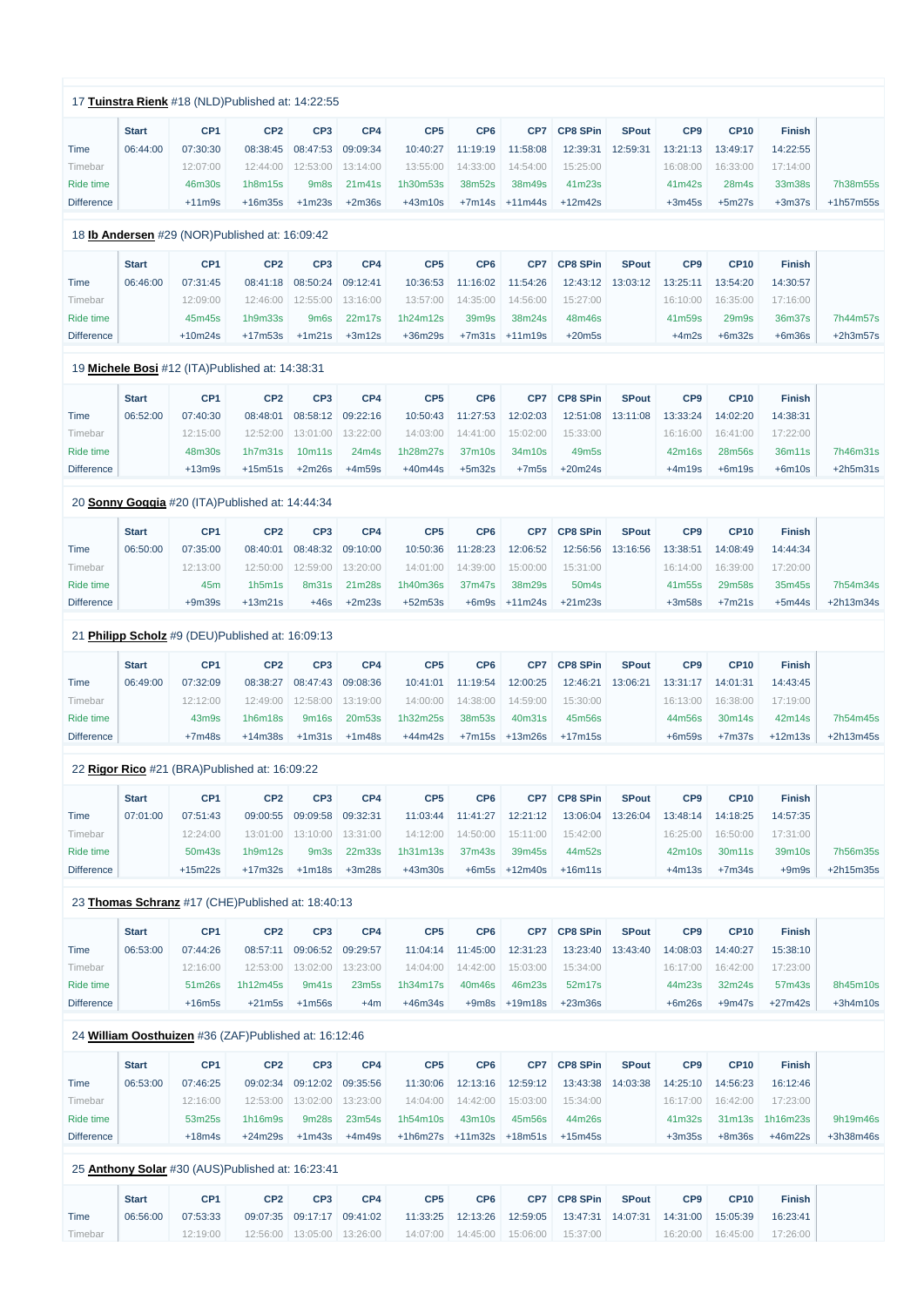| Ride time<br><b>Difference</b> |                                | 57m33s<br>$+22m12s$         | 1h14m2s<br>$+22m22s$                                   | 9m42s<br>$+1m57s$           | 23m45s<br>$+4m40s$   | 1h52m23s<br>$+1h4m40s$ | 40m1s<br>$+8m23s$    | 45m39s<br>$+18m34s$  | 48m26s<br>$+19m45s$  |              | 43m29s<br>$+5m32s$   | 34m39s<br>$+12m2s$   | 1h18m2s<br>$+48m1s$  | 9h27m41s<br>+3h46m41s |
|--------------------------------|--------------------------------|-----------------------------|--------------------------------------------------------|-----------------------------|----------------------|------------------------|----------------------|----------------------|----------------------|--------------|----------------------|----------------------|----------------------|-----------------------|
|                                |                                |                             |                                                        |                             |                      |                        |                      |                      |                      |              |                      |                      |                      |                       |
|                                |                                |                             | 26 Dwayne Kleynhans #22 (ZAF)Published at: 16:28:43    |                             |                      |                        |                      |                      |                      |              |                      |                      |                      |                       |
|                                | <b>Start</b>                   | CP <sub>1</sub>             | CP <sub>2</sub>                                        | CP <sub>3</sub>             | CP4                  | CP <sub>5</sub>        | CP <sub>6</sub>      | CP <sub>7</sub>      | <b>CP8 SPin</b>      | <b>SPout</b> | CP <sub>9</sub>      | <b>CP10</b>          | <b>Finish</b>        |                       |
| <b>Time</b>                    | 06:49:00                       | 07:41:04                    | 08:48:45                                               | 08:58:17                    | 09:20:15             | 11:17:35               | 11:58:45             | 12:47:08             | 13:42:04             | 14:02:04     | 14:26:20             | 15:02:05             | 16:28:43             |                       |
| Timebar                        |                                | 12:12:00                    | 12:49:00                                               | 12:58:00                    | 13:19:00             | 14:00:00               | 14:38:00             | 14:59:00             | 15:30:00             |              | 16:13:00             | 16:38:00             | 17:19:00             |                       |
| Ride time                      |                                | 52m4s                       | 1h7m41s                                                | 9m32s                       | 21m58s               | 1h57m20s               | 41m10s               | 48m23s               | 54m56s               |              | 44m16s               | 35m45s               | 1h26m38s             | 9h39m43s              |
| <b>Difference</b>              |                                | $+16m43s$                   | $+16m1s$                                               | $+1m47s$                    | $+2m53s$             | $+1h9m37s$             | $+9m32s$             | $+21m18s$            | $+26m15s$            |              | $+6m19s$             | $+13m8s$             | $+56m37s$            | +3h58m43s             |
|                                |                                |                             | 27 Vasiu Nicolae Miron #40 (ROU)Published at: 16:42:32 |                             |                      |                        |                      |                      |                      |              |                      |                      |                      |                       |
|                                | <b>Start</b>                   | CP <sub>1</sub>             | CP <sub>2</sub>                                        | CP <sub>3</sub>             | CP4                  | CP <sub>5</sub>        | CP <sub>6</sub>      | CP7                  | <b>CP8 SPin</b>      | <b>SPout</b> | CP <sub>9</sub>      | <b>CP10</b>          | <b>Finish</b>        |                       |
| <b>Time</b>                    | 06:58:00                       | 07:54:24                    | 09:27:46                                               | 09:39:29                    | 10:06:52             | 11:53:16               | 12:39:10             | 13:30:33             | 14:21:34             | 14:41:34     | 15:14:38             | 15:58:16             | 16:42:32             |                       |
| Timebar                        |                                | 12:21:00                    | 12:58:00                                               | 13:07:00                    | 13:28:00             | 14:09:00               | 14:47:00             | 15:08:00             | 15:39:00             |              | 16:22:00             | 16:47:00             | 17:28:00             |                       |
| <b>Ride time</b>               |                                | 56m24s                      | 1h33m22s                                               | 11 <sub>m43s</sub>          | 27m23s               | 1h46m24s               | 45m54s               | 51m23s               | 51 <sub>m1s</sub>    |              | 53m4s                | 43m38s               | 44m16s               | 9h44m32s              |
| <b>Difference</b>              |                                | $+21m3s$                    | $+41m42s$                                              | $+3m58s$                    | $+8m18s$             | $+58m41s$              | $+14m16s$            | $+24m18s$            | $+22m20s$            |              | $+15m7s$             | $+21m1s$             | $+14m15s$            | $+4h3m32s$            |
|                                |                                |                             | 28 Suff Sella #26 (ISR)Published at: 16:42:57          |                             |                      |                        |                      |                      |                      |              |                      |                      |                      |                       |
|                                | <b>Start</b>                   | CP <sub>1</sub>             | CP <sub>2</sub>                                        | CP <sub>3</sub>             | CP4                  | CP <sub>5</sub>        | CP <sub>6</sub>      | CP <sub>7</sub>      | <b>CP8 SPin</b>      | <b>SPout</b> | CP <sub>9</sub>      | <b>CP10</b>          | <b>Finish</b>        |                       |
| <b>Time</b>                    | 06:55:00                       | 07:45:49                    | 09:07:27                                               | 09:16:18                    | 09:38:33             | 12:07:24               | 12:46:22             | 13:31:08             | 14:22:45             | 14:42:45     | 15:08:21             | 15:44:15             | 16:42:57             |                       |
| Timebar                        |                                | 12:18:00                    | 12:55:00                                               | 13:04:00                    | 13:25:00             | 14:06:00               | 14:44:00             | 15:05:00             | 15:36:00             |              | 16:19:00             | 16:44:00             | 17:25:00             |                       |
| <b>Ride time</b>               |                                | 50m49s                      | 1h21m38s                                               | 8m51s                       | 22m15s               | 2h28m51s               | 38m58s               | 44m46s               | 51m37s               |              | 45m36s               | 35m54s               | 58m42s               | 9h47m57s              |
| <b>Difference</b>              |                                | $+15m28s$                   | $+29m58s$                                              | $+1m6s$                     | $+3m10s$             | $+1h41m8s$             | $+7m20s$             | $+17m41s$            | $+22m56s$            |              | $+7m39s$             | $+13m17s$            | $+28m41s$            | $+4h6m57s$            |
|                                | 29 <b>Adam Giles</b> #33 (AUS) |                             |                                                        |                             |                      |                        |                      |                      |                      |              |                      |                      |                      |                       |
|                                | <b>Start</b>                   | CP <sub>1</sub>             | CP <sub>2</sub>                                        | CP <sub>3</sub>             | CP4                  | CP <sub>5</sub>        | CP <sub>6</sub>      | CP7                  | <b>CP8 SPin</b>      | <b>SPout</b> | CP <sub>9</sub>      | <b>CP10</b>          | <b>Finish</b>        |                       |
| <b>Time</b>                    | 06:52:00                       | 07:44:44                    | 09:01:14                                               | 09:10:31                    | 09:32:11             | 11:49:00               | 12:29:39             | 13:13:15             | 14:01:03             | 14:21:03     | 14:42:55             | 15:14:00             |                      |                       |
| Timebar                        |                                | 12:15:00                    | 12:52:00                                               | 13:01:00                    | 13:22:00             | 14:03:00               | 14:41:00             | 15:02:00             | 15:33:00             |              | 16:16:00             | 16:41:00             | 17:22:00             |                       |
| Ride time                      |                                | 52m44s                      | 1h16m30s                                               | 9m17s                       | 21m40s               | 2h16m49s               | 40m39s               | 43m36s               | 47m48s               |              | 41m52s               | 31m <sub>5s</sub>    |                      | 8h22m                 |
| <b>Difference</b>              |                                | $+17m23s$                   | $+24m50s$                                              | $+1m32s$                    | $+2m35s$             | $+1h29m6s$             | $+9m1s$              | $+16m31s$            | $+19m7s$             |              | $+3m55s$             | $+8m28s$             |                      | $+4h51m$              |
|                                |                                |                             | AB   130 min. timebar penalty;   Total time: 10h32m    |                             |                      |                        |                      |                      |                      |              |                      |                      |                      |                       |
|                                |                                |                             |                                                        |                             |                      |                        |                      |                      |                      |              |                      |                      |                      |                       |
|                                |                                |                             | 30 Wade Young #1 (ZAF)Published at: 15:59:39           |                             |                      |                        |                      |                      |                      |              |                      |                      |                      |                       |
|                                | <b>Start</b>                   | CP <sub>1</sub>             | CP <sub>2</sub>                                        | CP <sub>3</sub>             | CP4                  | CP <sub>5</sub>        | CP <sub>6</sub>      | CP7                  | <b>CP8 SPin</b>      | <b>SPout</b> | CP <sub>9</sub>      | <b>CP10</b>          | <b>Finish</b>        |                       |
| <b>Time</b>                    | 06:33:00                       | 07:45:29                    | 08:37:17                                               | 08:45:30                    | 09:05:11             | 10:02:09               | 11:06:41             | 11:39:31             | 12:16:38             | 12:36:38     |                      |                      |                      |                       |
| Timebar                        |                                | 11:56:00                    | 12:33:00                                               | 12:42:00                    | 13:03:00             | 13:44:00               | 14:22:00             | 14:43:00             | 15:14:00             |              | 15:57:00             | 16:22:00             | 17:03:00             |                       |
| Ride time                      |                                | 1h12m29s                    | 51m48s                                                 | 8m13s                       | 19m41s               | 56m58s                 | 1h4m32s              | 32m50s               | 37m7s                |              |                      |                      |                      | 5h43m38s              |
| <b>Difference</b>              |                                | $+37m8s$                    | $+8s$                                                  | $+28s$                      | $+36s$               |                        | +9m15s +32m54s       | $+5m45s$             | $+8m26s$             |              | ٠                    |                      |                      | +5h47m38s             |
|                                |                                |                             | AB   345 min. timebar penalty;   Total time: 11h28m38s |                             |                      |                        |                      |                      |                      |              |                      |                      |                      |                       |
|                                |                                |                             | 31 David Garza #28 (MEX)Published at: 17:30:27         |                             |                      |                        |                      |                      |                      |              |                      |                      |                      |                       |
|                                |                                |                             |                                                        |                             |                      |                        |                      |                      |                      |              |                      |                      |                      |                       |
|                                | <b>Start</b>                   | CP <sub>1</sub><br>07:53:15 | CP <sub>2</sub><br>09:14:34                            | CP <sub>3</sub><br>09:25:01 | CP4                  | CP <sub>5</sub>        | CP <sub>6</sub>      | CP7                  | <b>CP8 SPin</b>      | <b>SPout</b> | CP <sub>9</sub>      | <b>CP10</b>          | <b>Finish</b>        |                       |
| <b>Time</b><br>Timebar         | 06:56:00                       | 12:19:00                    | 12:56:00                                               | 13:05:00                    | 09:49:00<br>13:26:00 | 12:08:23<br>14:07:00   | 12:53:50<br>14:45:00 | 13:49:49<br>15:06:00 | 14:44:16<br>15:37:00 | 15:04:16     | 15:36:19<br>16:20:00 | 16:16:57<br>16:45:00 | 17:30:27<br>17:26:00 |                       |
| Ride time                      |                                | 57m15s                      | 1h21m19s                                               | 10m27s                      | 23m59s               | 2h19m23s               | 45m27s               | 55m59s               | 54m27s               |              | 52m3s                | 40m38s               | $+2h10m$             | 9h20m57s              |
| <b>Difference</b>              |                                | $+21m54s$                   | $+29m39s$                                              | $+2m42s$                    | $+4m54s$             | $+1h31m40s$            | $+13m49s$            | $+28m54s$            | $+25m46s$            |              | $+14m6s$             | $+18m1s$             | $+30m1s$             | +5h49m57s             |
|                                |                                |                             |                                                        |                             |                      |                        |                      |                      |                      |              |                      |                      |                      |                       |

AB | 130 min. timebar penalty; | Total time: 11h30m57s

#### 32 **[Chris Perry](https://www.redbullromaniacs.com/for-competitors/profile/?e=rbr2019&b=25)** #25 (AUS)Published at: 17:30:21

|                   | <b>Start</b> | CP <sub>1</sub>              | CP <sub>2</sub>                                        | CP <sub>3</sub> | CP4      | CP <sub>5</sub>     | CP <sub>6</sub> | CP7      | <b>CP8 SPin</b> | <b>SPout</b> | CP <sub>9</sub> | <b>CP10</b>              | <b>Finish</b> |            |
|-------------------|--------------|------------------------------|--------------------------------------------------------|-----------------|----------|---------------------|-----------------|----------|-----------------|--------------|-----------------|--------------------------|---------------|------------|
| Time              | 06:55:00     | 07:45:52                     | 08:57:25                                               | 09:07:18        | 09:31:00 | 11:36:01            | 12:20:05        | 13:19:12 | 14:28:09        | 14:48:09     | 15:26:57        | 16:34:51                 | 17:30:21      |            |
| Timebar           |              | 12:18:00                     | 12:55:00                                               | 13:04:00        | 13:25:00 | 14:06:00            | 14:44:00        | 15:05:00 | 15:36:00        |              | 16:19:00        | 16:44:00                 | 17:25:00      |            |
| Ride time         |              | 50m52s                       | 1h11m33s                                               | 9m53s           | 23m42s   | 2h5m1s              | 44m4s           | 59m7s    | 1h8m57s         |              | 58m48s          | 1h7m54s                  | $+2h10m$      | 9h39m51s   |
| <b>Difference</b> |              | $+15m31s$                    | $+19m53s$                                              | $+2m8s$         | +4m37s   | $+1h17m18s$ +12m26s |                 | $+32m2s$ | +40m16s         |              |                 | $+20m51s$ $+45m17s$      | $+30m1s$      | $+6h8m51s$ |
|                   |              |                              | AB   130 min. timebar penalty:   Total time: 11h49m51s |                 |          |                     |                 |          |                 |              |                 |                          |               |            |
|                   |              |                              |                                                        |                 |          |                     |                 |          |                 |              |                 |                          |               |            |
|                   |              | 33 Claudiu Bozesan #39 (ROU) |                                                        |                 |          |                     |                 |          |                 |              |                 |                          |               |            |
|                   | <b>Start</b> | CP <sub>1</sub>              | CP <sub>2</sub>                                        | CP <sub>3</sub> | CP4      | CP <sub>5</sub>     | CP <sub>6</sub> | CP7      | <b>CP8 SPin</b> | <b>SPout</b> | CP <sub>9</sub> | <b>CP10</b>              | <b>Finish</b> |            |
| Time              | 06:58:00     | 08:02:57                     | 09:49:25                                               | 10:00:14        | 10:27:18 | 13:05:11            | 13:59:00        | 15:06:03 | 16:33:32        | 16:53:32     |                 | $\overline{\phantom{a}}$ |               |            |